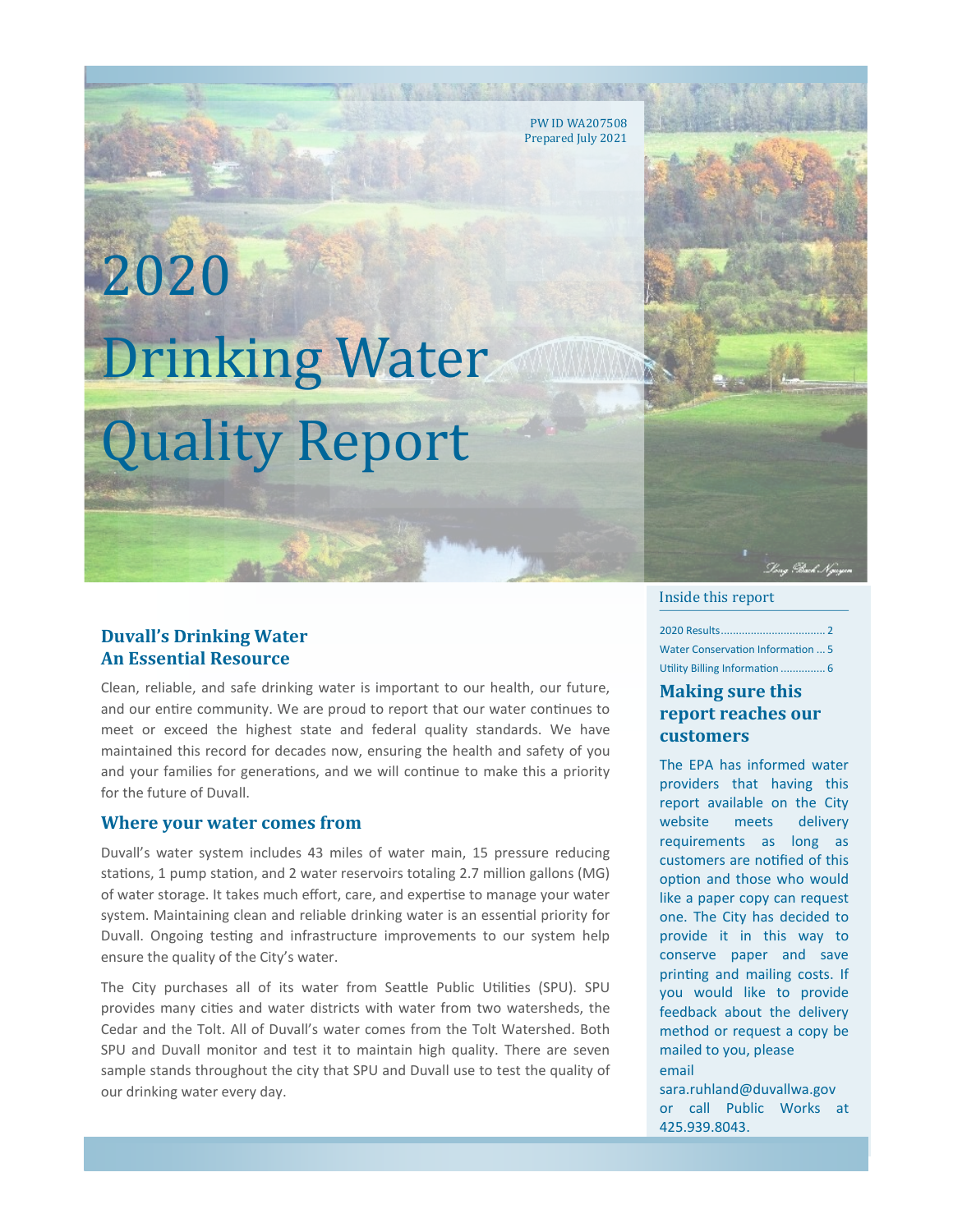# 2020 Water Quality Monitoring Results

The results of monitoring in 2020 are shown in the following tables. These results are parameters regulated by federal and state agencies. For other water quality information please contact the Public Works Department. We can also send you a list of the more than 200 compounds for which we tested for but did not find in our drinking water supplies. Water quality data for non-regulated parameters are also provided on SPU's website: [https://](https://www.seattle.gov/utilities/your-services/water/water-quality/analyses) [www.seattle.gov/utilities/your](https://www.seattle.gov/utilities/your-services/water/water-quality/analyses)-services/water/water-quality/ [analyses](https://www.seattle.gov/utilities/your-services/water/water-quality/analyses)

Water quality monitoring data can be difficult to interpret. To make all the information fit into one table, we use many acronyms that are defined below this table.



*Other Useful Tolt Data: Water Hardness = 1.51 Grains / Gallon (this water is soft\*) pH = 8.42 Alkalinity = 20.2 mg / L \* This data may be needed if you purchase a new dish or clothing washer*

|                              |              | <b>EPA's Allowable</b><br><b>Limits</b> |                      | <b>Levels in Tolt Water</b>               |                       |                                             |  |
|------------------------------|--------------|-----------------------------------------|----------------------|-------------------------------------------|-----------------------|---------------------------------------------|--|
| <b>Detected Compounds</b>    | <b>Units</b> | <b>MCLG</b>                             | <b>MCL</b>           | Average                                   | Range                 | <b>Typical Sources</b>                      |  |
| <b>Raw Water</b>             |              |                                         |                      |                                           |                       |                                             |  |
| <b>Total Organic Carbon</b>  | ppm          | <b>NA</b>                               | ТT                   | 1.15                                      | $1.0 \text{ to } 1.3$ | Naturally present in the environment        |  |
| <b>Finished Water</b>        |              |                                         |                      |                                           |                       |                                             |  |
| Turbidity                    | <b>NTU</b>   | <b>NA</b>                               | TT                   | 0.04                                      | 0.02 to 0.18          | Soil runoff                                 |  |
| Arsenic                      | ppb          | $\Omega$                                | 10                   | 0.4                                       | $0.3$ to $0.5$        | Erosion of natural deposits                 |  |
| <b>Barium</b>                | ppb          | 2000                                    | 2000                 | 1.2                                       | $1.1 \text{ to } 1.3$ | Erosion of natural deposits                 |  |
| <b>Bromate</b>               | ppb          | $\Omega$                                | 10                   | <b>ND</b>                                 | <b>ND</b>             | By-product of drinking water disinfection   |  |
| Fluoride                     | ppm          | 4                                       | 4                    | 0.7                                       | $0$ to $0.8$          | Water additive, which promotes strong teeth |  |
| Coliform, Total              | $\%$         | $\Omega$                                | 5%                   | $\Omega$                                  |                       | Naturally present in the environment        |  |
| <b>Total Trihalomethanes</b> | ppb          | <b>NA</b>                               | 80                   | 30.6                                      | 20.9-42.9             | By-products of drinking water chlorination  |  |
| Haloacetic Acids(5)          | ppb          | <b>NA</b>                               | 60                   | 26.7                                      | 19.2-35.1             |                                             |  |
| Chlorine                     | ppm          | <b>MRDL</b><br>$G = 4$                  | <b>MRDL</b><br>$= 4$ | Average $= 1.00$<br>$Range = 0.91 - 1.09$ |                       | Water additive used to control microbes     |  |

# Definitions:

#### **1 ppm =***1000 ppb*

**MCL:** *Maximum Contaminant Level -* The highest level of a contaminant that is allowed in drinking water. MCLs are set as close to the MCLGs as feasible using the best available treatment technology.

**MCLG:** *Maximum Contaminant Level Goal -* The level of a contaminant in drinking water below which there is no known or expected risk to health. MCLGs allow for a margin of safety.

**MRDL:** *Maximum Residual Disinfectant* 

*Level -* The highest level of a disinfectant allowed in drinking water. There is convincing evidence that addition of a disinfectant is necessary for control of microbial contaminants.

**MRDLG:** *Maximum Residual Disinfectant Level Goal -* The level of a drinking water disinfectant below which there is no known or expected risk to health. MRDLGs do not reflect the benefits of the use of disinfectants to control microbial contaminants.

#### **NA:** *Not Applicable*

**ND:** *Not Detected* **NTU:** *Nephelometric* 

*Turbidity Unit -* Turbidity is a measure of how clear the water looks. The turbidity MCL that applied to the Cedar supply in 2019 is 5 NTU, and for the Tolt supply it was 0.3 NTU for at least 95% of the samples in a month. 100% of Tolt samples in 2019 were below 0.3 NTU.

**ppm:** 1 part per million =  $1 \text{ mg/L} = 1$ *milligram per liter* 

**ppb:** 1 part per billion =  $1 \text{ uq/L} = 1$ *microgram per liter* 

**TT**: *Treatment Technique -* A required process intended to reduce the level of a contaminant in drinking water.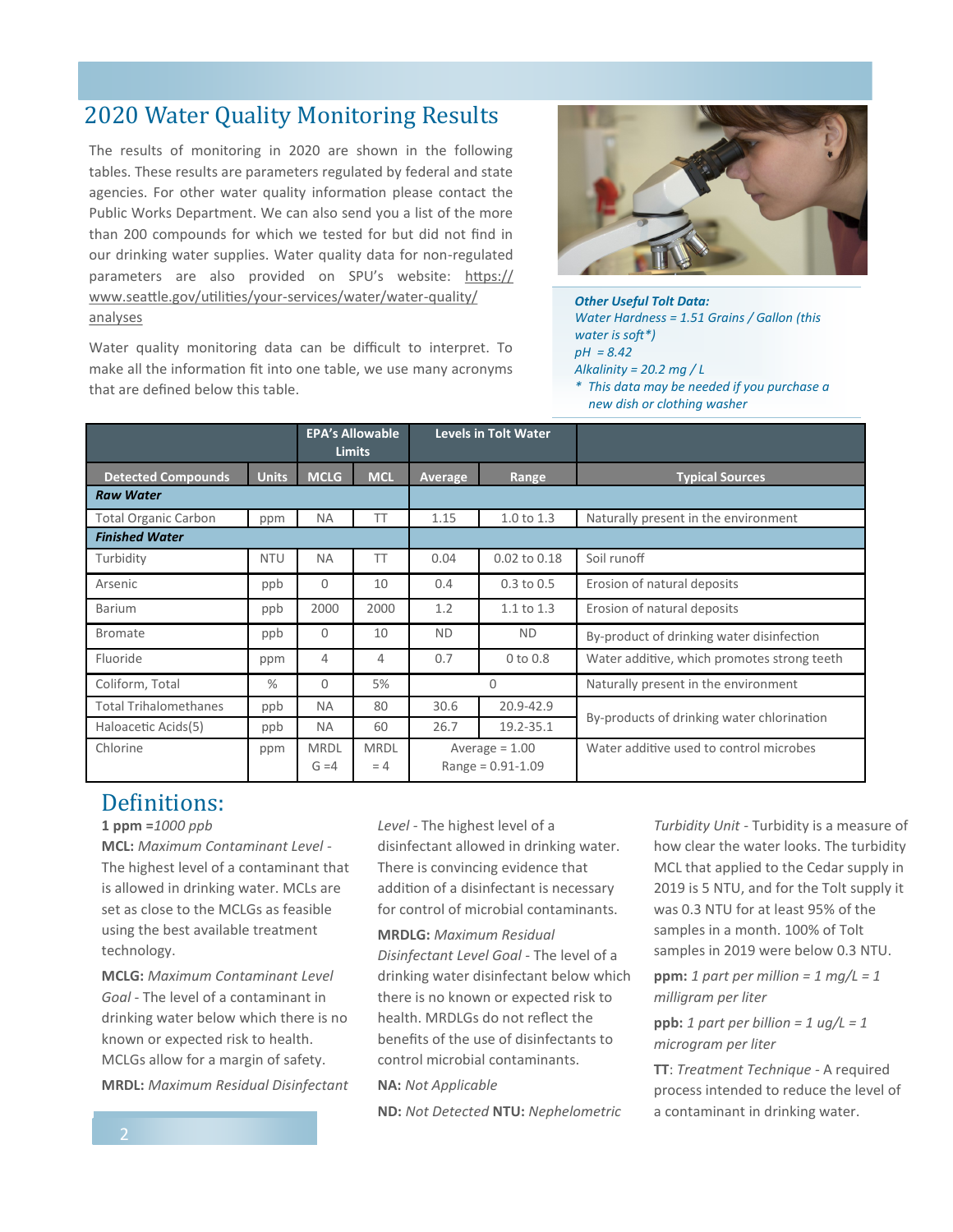## Ensuring Safe Tap Water

To ensure that tap water is safe to drink, the Environmental Protection Agency (EPA) and / or the Washington State Department of Health (DOH) prescribes regulations that limit the amount of certain contaminants in water provided by public water systems. Food and Drug Administration (FDA) and / or the Washington State Department of Agriculture regulations establish limits for contaminants in bottle water that must provide the same protection for public health.

# Special Health Needs

Some people may be more vulnerable to contaminants in drinking water than the general population. Immuno-compromised persons such as persons with cancer undergoing chemotherapy, persons who have undergone organ transplants, people with HIV/AIDS or other immune system disorders, some elderly, and infants can be particularly at risk from infections. These people should seek advice about drinking water from their health care providers. EPA / Centers for Disease Control guidelines on appropriate means to lessen the risk of infection by Cryptosporidium and other microbial contaminants are available from the EPA's Safe Drinking Water Hotline.

# Contaminants and Regulations

Washington's Source Water Assessment Program is conducted by the DOH Office of Drinking Water. According to the DOH, all surface waters in Washington are given a susceptibility rating of "High", regardless of whether contaminants have been detected or whether there are any sources of contaminants in the watershed. Information of the source water assessments is available from the DOH website at: [https://fortress.wa.gov/doh/swap/.](https://fortress.wa.gov/doh/swap/)

Drinking water, including bottled water, may reasonably be expected to contain at least small amounts of some contaminants. The presence of contaminants does not necessarily indicate that water poses a health risk. More information about contaminants and potential health effects can be obtained by calling the EPA's Safe Drinking Water Hotline, **1.800.426.4791**.

Since both the Cedar and Tolt watersheds are publicly owned, SPU is able to vigorously protect its watersheds through a comprehensive watershed protection program. Even so, there is always some potential for natural sources of contamination. In surface water supplies, the potential sources of contamination include:

- Microbial contaminants, such as viruses, bacteria, and protozoa from wildlife;
- Inorganic contaminants , such as salts and metals, which are naturally occurring; and
- Organic contaminants, which result from chlorine combining with the naturally occurring organic matter.



*The interior of the Tolt water treatment facility . Photo Credit SPU*

## Drinking Water Sources

The sources of drinking water (both tap and bottled water) include rivers, lakes, streams, ponds, reservoirs, springs, and wells. As water travels over the surface of the land or through the ground, it dissolves naturally occurring minerals, and, in some cases radioactive material, and can pick up substances resulting from the presence of animals or from human activity.



*The Tolt River Watershed in 2018. Photo Credit SPU*

## Quick facts about the South Fork Tolt River Watershed

- 12,500 acres in size (including 8,400 acres of City of Seattle-owned land)
- Provides up to 100 million gallons of drinking water per day
- Ranges from 760 feet in elevation at the regulating basin to 5,535 feet at McLain Peak
- Receives between 90 and 160 inches of precipitation a year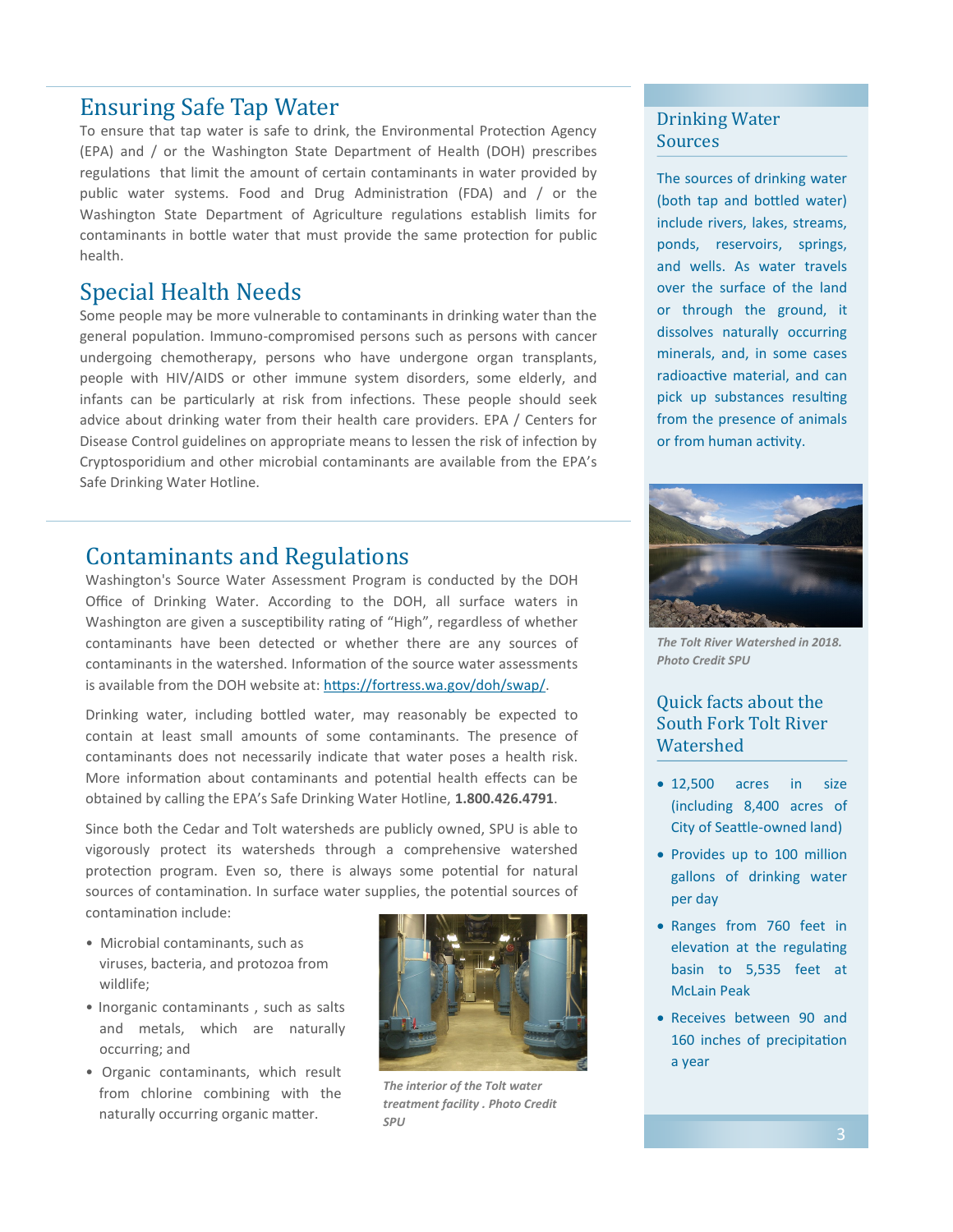## Backflow Testing Required Annually

A backflow assembly is a device incorporated into your plumbing system with one-way valves that prevent potentially contaminated water from entering the drinking water system of a dwelling or the City water supply. They are most commonly associated with fire sprinkler and irrigation systems.

Annual testing of your backflow system is required by [Washington State Code](http://wa-duvall.civicplus.com/DocumentCenter/View/319/WAC-246-290-490?bidId=)  [WAC 246](http://wa-duvall.civicplus.com/DocumentCenter/View/319/WAC-246-290-490?bidId=)-290-490 to assure that it is in perfect working order. The yearly test will identify any problems so they can be corrected if needed. Completed reports should be submitted to the City by September 1st of each year. Reminder letters are mailed once a year in June for the devices that are due to be tested.

Please call 425.788.3434 ext. 8050 or email backflow@duvallwa.gov to discuss any problems or concerns that you have with testing or the testing schedule. We are happy to work with you to resolve any difficulties.



# About Lead and Copper

If present, elevated levels of lead can cause serious health problems, especially for pregnant women and young children. There is no detectable lead in our source water.

#### **Sources of Lead**

Although there is no detectable lead in our source water, tests show there are sometimes elevated levels of lead and copper in some home tap samples, primarily because of corrosion of household plumbing systems. In Washington state, lead in drinking water is primarily from materials and components associated with service lines and home plumbing.

#### **Learn About Your Plumbing**

Duvall is responsible for providing high quality drinking water, but we cannot control the variety of materials used in plumbing components. It is very important for people to be aware of their plumbing, and how the plumbing affects their drinking water quality. Where you live, when your plumbing was installed, and what type of plumbing you have all play a part in determining your potential lead exposure level. SPU treats the water to minimize the tendency for lead to enter the water, and results show that that it has been very successful.

Information on lead in drinking water, testing, and steps you can take to minimize exposure is available from the Safe Drinking Water Hotline at 1.800.426.4791 or at epa.gov/safewater/lead.

#### **Minimize Risk, Don't Let It Sit**

When your water has been sitting for several hours, you can minimize the potential for lead exposure by flushing your tap for 30 seconds to 2 minutes before using water for drinking or cooking. You can use the flushed water for watering plants, washing dishes, or general cleaning. Only use water from the cold water tap for drinking, cooking, and for making baby formula. If lead is present, hot water is likely to contain higher levels than cold water.



#### **Keep Healthy, Minimize Exposure**

Finally, remember that drinking water is only a minor

contributor to overall exposure to lead. Other sources, including paint, soil, and food, also contribute.

| <b>Lead and Copper Monitoring Results (Tolt WSA)</b> |             |                         |                  |                                          |                                           |  |  |  |  |  |  |
|------------------------------------------------------|-------------|-------------------------|------------------|------------------------------------------|-------------------------------------------|--|--|--|--|--|--|
| Parameter<br>and Units                               | <b>MCLG</b> | <b>Action</b><br>Level+ | 2020<br>Results* | <b>Homes Exceed-</b><br>ing Action Level | <b>Source</b>                             |  |  |  |  |  |  |
| Lead, ppb                                            | 0           | 15                      | 3.8              | 0 of 55                                  | Corrosion of house-<br>hold plumbing sys- |  |  |  |  |  |  |
| Copper, ppm                                          | 1.3         | 1.3                     | 0.19             | 0 of 55                                  | tems                                      |  |  |  |  |  |  |

\* 90th Percentile: i.e. 90 percent of the samples were less than the values shown.

+ The concentration of a contaminant which, if exceeded, triggers treatment or other requirements which a water system must follow.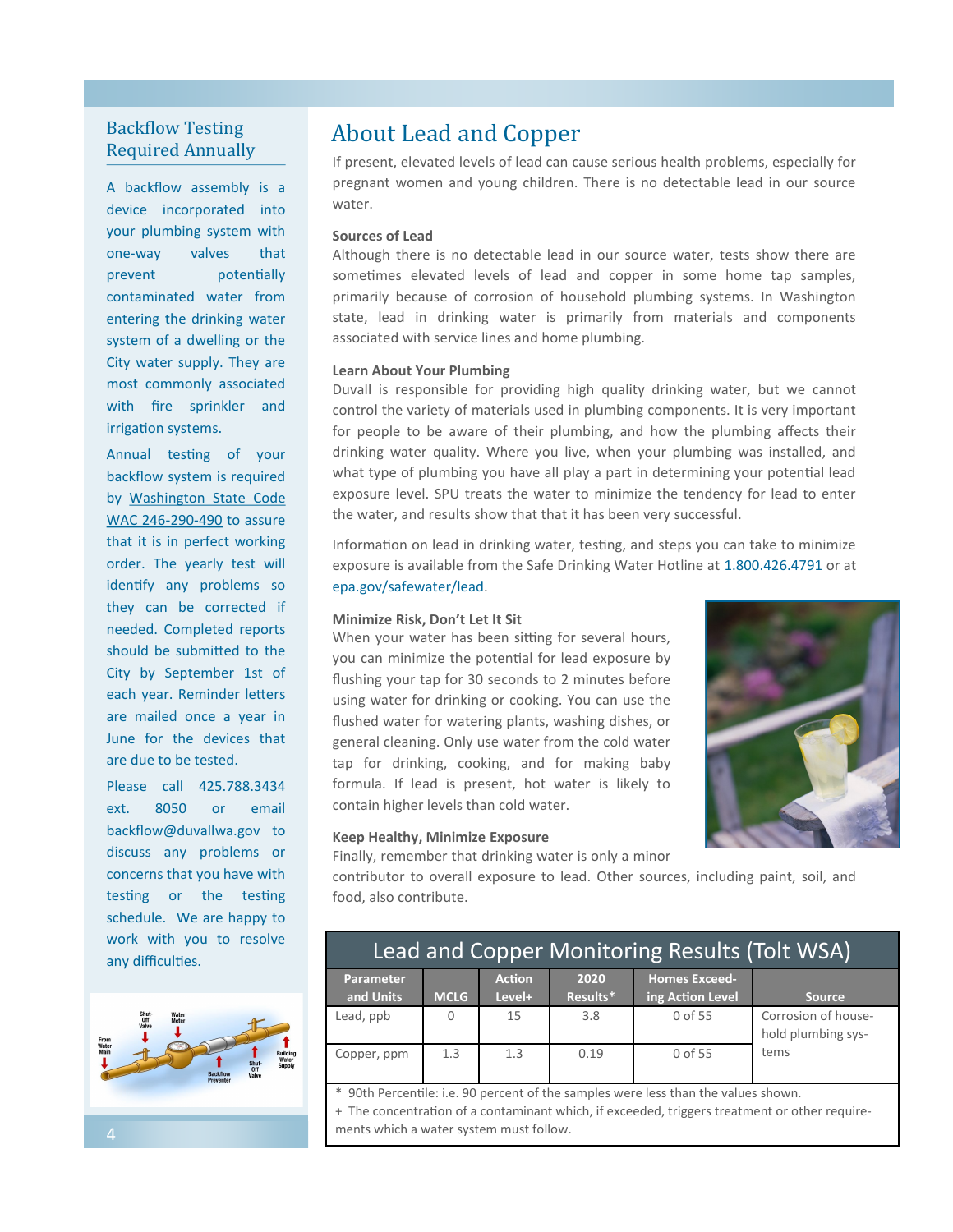# Saving Water Partnership

Duvall is a proud member of the [Saving Water Partnership.](http://www.savingwater.org/) Through this regional program, we offer tips, tools, and rebates to help people preserve our region's water for future generations. When we work together to use water wisely, it adds up to make a big difference.

#### **Sustainable gardening classes**

Learn how to create and maintain beautiful, healthy landscapes that use water wisely. Check out the full list of free classes taught by local experts. Learn more: [savingwater.org/lawn](https://www.savingwater.org/lawn-garden/gardening-classes/)-garden/gardening-classes/.



## Information for Businesses:

The Saving Water Partnership has a number of resources for all types of commercial businesses and organizations to help maximize water efficiency and cost savings including:

#### **Leak detection kits**

Include a drip gauge to measure water lost from small leaks, a toilet dye test kit to detect toilet leaks, and leak detection signs to remind employees to report leaks right away.

#### **Aerator kits**

Include a flow bag to determine if your faucets are using more water than necessary and two aerators to install on any faucets you find to be using too much water. This kit is great for restaurants and small businesses.

If you are interested in receiving these kits, please email our team at [greenbusiness@seattle.gov.](mailto:greenbusiness@seattle.gov)

### **Rebates**

We are always happy to help you find and apply for rebates on water-saving fixtures and equipment, www[.savingwater.org.](https://www.savingwater.org/businesses/)

## Other Local Classes may be offered by:

- [Duvall Food Forest](https://www.theduvallfoodforest.org/what-we-offer)
- **[UW Botanical Garden](https://botanicgardens.uw.edu/education/adults/classes-workshops/)**
- [Molbaks Garden and](https://www.molbaks.com/events-at-molbaks-garden-home/)  [Home](https://www.molbaks.com/events-at-molbaks-garden-home/)
- [Cottage Lake Gardens](http://cottagelakegardens.com/gardentalks.aspx)
- [Bellevue Botanical](https://bellevuebotanical.org/)  [Gardens](https://bellevuebotanical.org/)
- **[Sky Nursery](https://skynursery.com/classes-events/)**

*The Saving Water Partnership sponsors free gardening classes in the spring and fall to help you create and maintain beautiful, healthy landscapes that use water wisely.* 

- [Swansons Nursery](https://www.swansonsnursery.com/)
- [City People's Garden](https://citypeoples.com/gardenstore/events/)  **[Store](https://citypeoples.com/gardenstore/events/)**

Please note that none of the above options are sponsored or paid for by the Saving Water Partnership or the City of Duvall.



## Free water use assessment for **Businesses**

Another resource we offer is a free water assessment of your facility with a Water Conservation Specialist. This can be done virtually and will help you identify opportunities to reduce water use in your building. The assessment includes in-depth water conservation technical assistance and a summary report of the findings and recommendations for next steps.

Request a virtual water use assessment by filling out the registration form available on the savingwater.org/business.